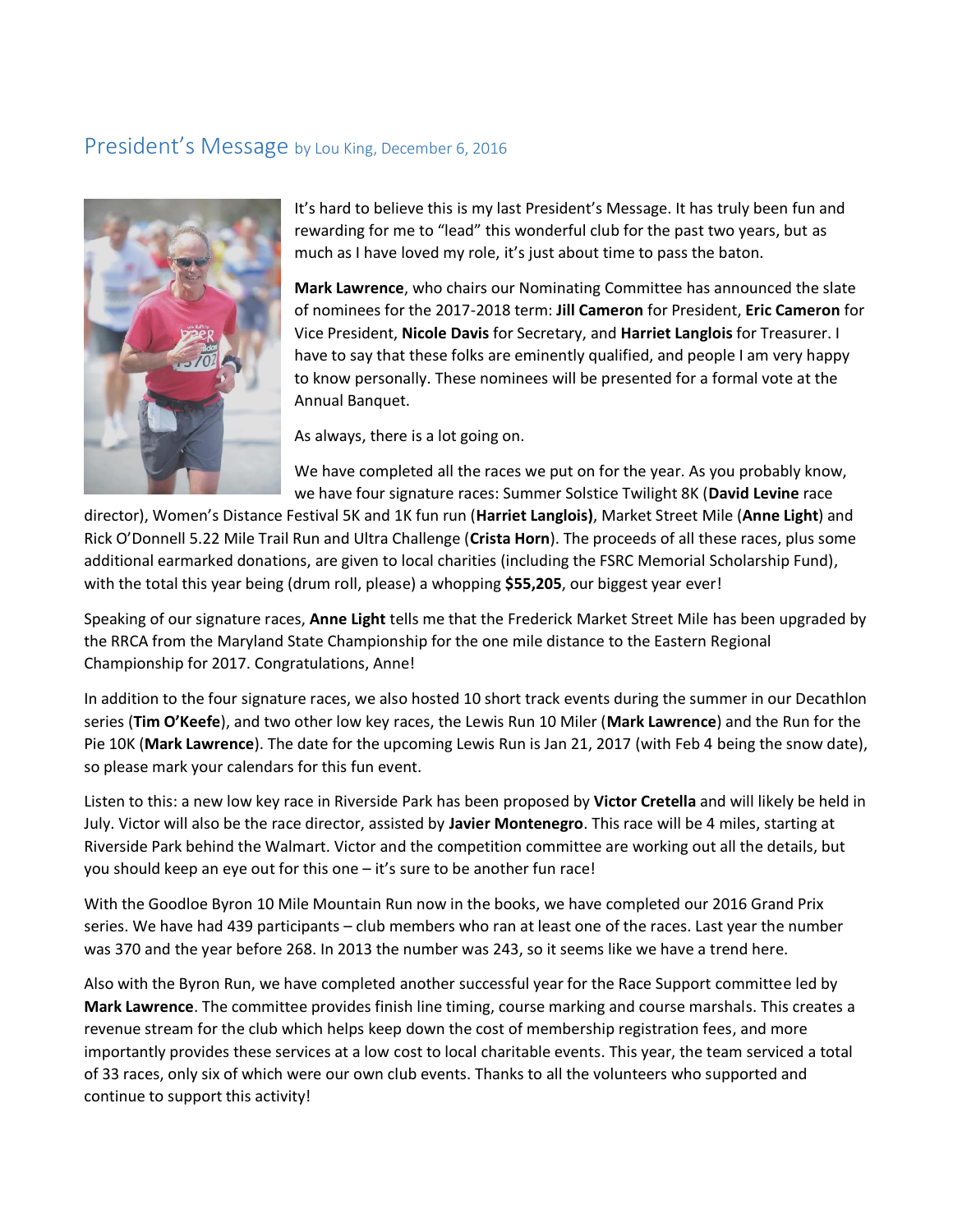Regarding competition, our competition committee chairs **Sage Norton** and **Shannon Matthews** have defined a new competitive series, this one made up of five local 5K races. Watch for the email blasts, Facebook and the web page for an announcement about this, hopefully coming before the end of the year.

And since we are talking about numbers, as of Dec 6, the club has 866 members, which is 100 more than last year on this date, and more than we have ever had. If you are planning on renewing (and of course you should be planning to renew), the easiest way is to open the email the registration system sends about it, then click on the link. All your information will be pre-filled, and you just need to correct any changes. If you haven't received this message, please let me know – it's possible your email was configured improperly.

The General Membership Meeting was held October 19, and by all accounts was very successful. The movie picked out by **Nikki Martin** was wonderful, and the social hour afterwards made it easy to visit face to face with the people we normally are running side-by-side with. Our Vice President **Javier Montenegro** coordinated the meeting and our volunteer appreciation coordinator **Lori Mensh** handed out volunteer appreciation gifts at check-in to volunteers who have made significant contributions this past year. If you were slated to receive a volunteer appreciation gift and were unable to make the General Membership Meeting, we will also have them available at check-in for the Annual Banquet.

At the General Membership Meeting, the membership approved a new version of the club constitution. Please take a look a[t http://steeplechasers.org/wp-content/uploads/2015/05/FSRCConstitution-2016Final.pdf](http://steeplechasers.org/wp-content/uploads/2015/05/FSRCConstitution-2016Final.pdf) if you would like to understand the rules governing our club. The constitution, club policies, meeting minutes and other items of interest can be found at [http://steeplechasers.org,](http://steeplechasers.org/) by navigating to About > Governance, or going directly to [http://steeplechasers.org/about/governance/.](http://steeplechasers.org/about/governance/)

The Annual Banquet will be held January 28, again at the Delaplaine. Registration will soon be open at [https://www.runningahead.com/events/fsrcbanquet.](https://www.runningahead.com/events/fsrcbanquet) This is always a fun event, organized by our social committee chairs **Ruth Taylor** and **Art Gregory**, and we would love to see you there. Note by moving the decathlon awards to the picnic, we have made time in the program for two new awards this year: Inspiration Award and Unsung Hero – the competition team is reviewing the nominations which have been received for these and all the other awards to be given at the banquet.

Ooo, this is important: our FSRC Memorial Scholarship Committee, led by **Mike O'Grady**, is busily finalizing the application process for the scholarship. Potential candidates will be able to submit their application shortly after that, so please keep an eye out for it.

I mentioned the Decathlon series. You need to know that the Frederick High School track will be under construction this summer, so we will be changing the venue for at least this upcoming year. **Tim O'Keefe** is working on securing a new venue and as soon as we have the location we will be sure to let you know.

Our racing team, led by **Katelin Knepley (nee Peropat)** and **Chris VanSant**, is now open for applications for the Jan 1 thru Dec 31, 2017 team. To learn more about our racing team and what it takes to join, see [http://steeplechasers.org/competition/racing-team/.](http://steeplechasers.org/competition/racing-team/) Katelin will be giving up her role as co-leader of the team for the coming year, but Chris has volunteered to lead the team solo. Thanks Katelin, for all your hard work!

It won't be too long before the Spring marathon and half marathon training groups will be opening registration. This session **Billy Clem** and **Heidi Novak** (who will soon be our latest RRCA certified coach) will be leading the half marathon training, and **Ruth Taylor** will be leading the marathon training. This is all being coordinated by our illustrious Training chair **Javier Montenegro**. Javier, Billy, Heidi and Ruth are looking at some improvements